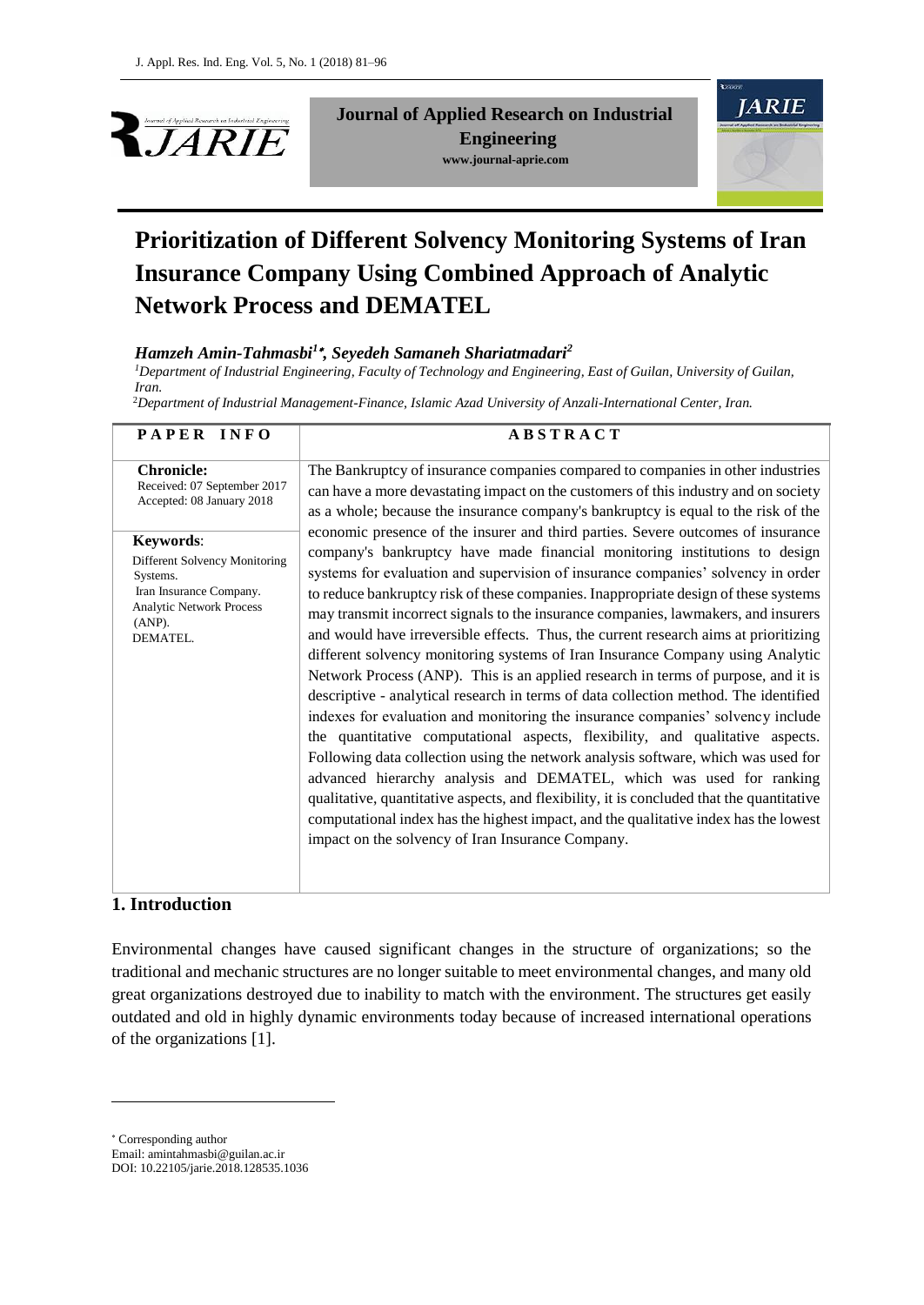

Insurance market is one of the most successful markets in Europe, USA, South Eastern countries, and even India; the millions of the jobs are dependent on the insurance industry in the world [2]. Thus, the insurers in these countries pay any kind of damage resulting from the accidents with respect to the affected people and even ignore the possibility of a misdiagnosis of the claim at most of the times; so that avoid any possible hardship that distracts the customers. In our country, even though the insurance industry has a very long history, the released statistics by the Sigma Institute indicate that the insurance industry in Iran is lagging behind compared to other countries in the world [3]. It is important to take an effective step in improving the insurance industry for developing the countries [4]. The bankruptcy of insurance companies compared to companies in other industries can have a more devastating impact on the customers of this industry and on society as a whole, because the insurance company's bankruptcy is equal to the risk of the economic presence of the insurer and third parties. Severe outcomes of insurance company's bankruptcy have made financial monitoring institutions to design systems for evaluation and supervision of insurance companies' solvency in order to reduce bankruptcy risk of these companies. Inappropriate design of these systems may transmit incorrect signals to the insurance companies, lawmakers, and insurers; would have irreversible effects.

The current method of monitoring insurance companies (tariff regulation) is not compatible with the prevailing area of the country's insurance industry, where liberalization and deregulation are its main components. The margin of financial empowerment is a tool used in many countries in the field of financial supervision of insurance companies. In this method, instead of direct supervision of the margin of financial empowerment of insurance companies, which represents their financial ability to meet their commitments, are evaluated [5]. For this purpose, a framework is needed for evaluating systems designed for monitoring solvency of insurance companies. For the first time, the authors of [23] provided a framework for the critical evaluation of risk-based systems. The KPMG Institute has also developed a framework for analyzing different methodologies; it designed to assess the financial position of insurance companies. Gatzert, Holzmüller and Schmeiser [24] adjusted the framework proposed by Cummins and added four new criteria to it arguing that regulations related to monitoring solvency have highly changed in the recent years and considered trends in the integration of financial markets. In this article, they develop such an internal risk management approach for property‐liability insurers that is based on the Dynamic Financial Analysis (DFA). The proposed concept uses a simulation technique; models the central risk factors from the investment and underwriting areas of an insurance company. On the basis of the data that has been provided by a German insurer, the ruin probabilities under different scenarios and varying planning horizons are calculated [6].

The evaluation systems have a vital role in evaluating and improving quality services by certain criteria. The significance of the study in the way of this research can be allowed by insurance companies to take a decision or formulate a policy that controls, monitors and improves service quality in the future [7]. The choice of each mode in the mentioned dimensions has advantages and disadvantages; therefore, in general, one cannot easily assess which of the factors is better [8]. Thus, this research attempts to answer this question: how is prioritization of different solvency monitoring systems of Iran Insurance Company using combination of ANPand DEMETEL?

The Decision Making Trial and Evaluation Laboratory (DEMATEL) and the Analytical Network Process (ANP) methods allow the modeling of the problems in an evaluation system. They also excel

-

<sup>1</sup> analytic network process

<sup>&</sup>lt;sup>2</sup> Decision Making Trial and Evaluation Laboratory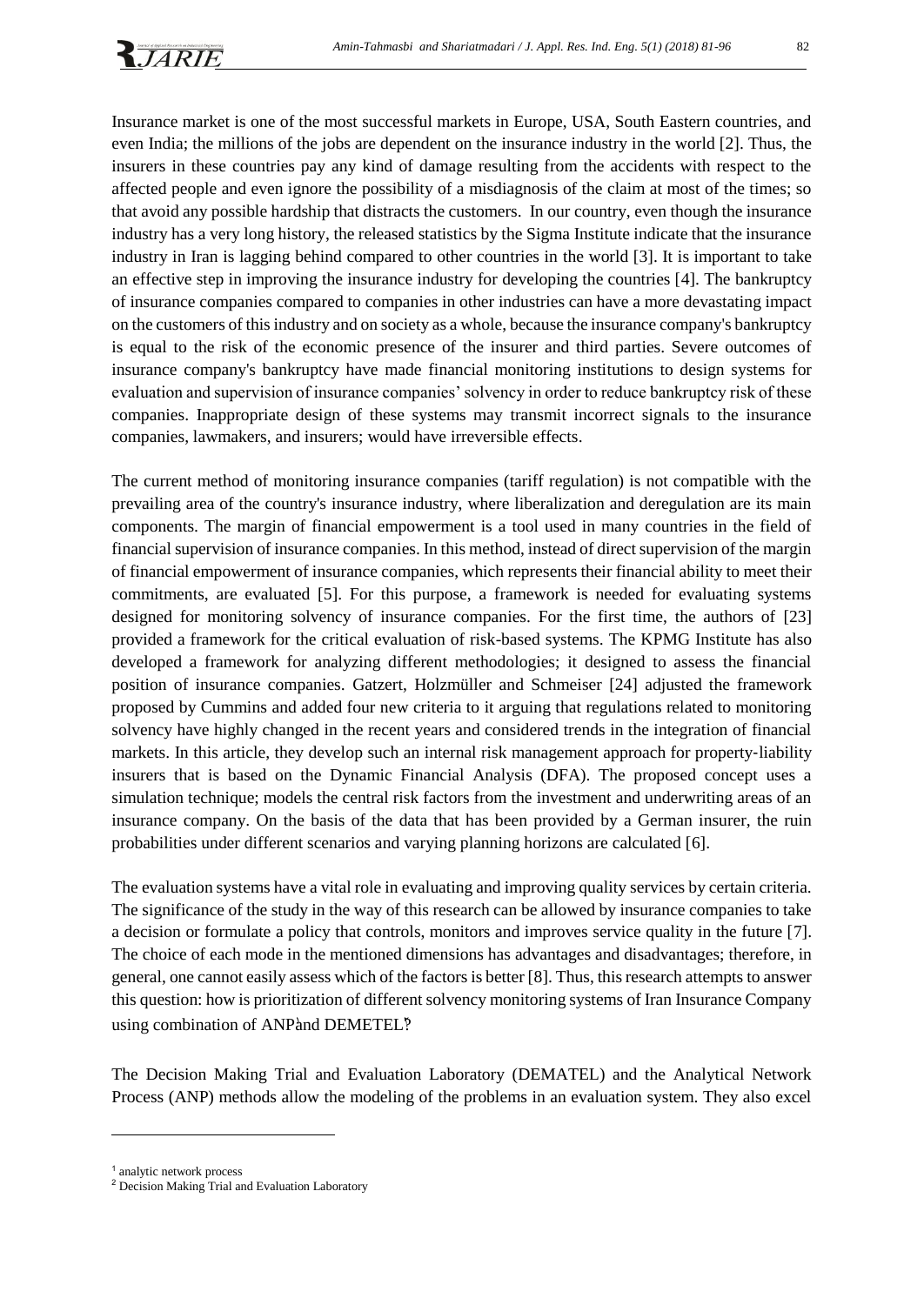at measuring the interdependencies among the criteria in a hierarchy or network. The DEMATEL and ANP methods in an evaluation system enable various trouble shooting, such as supplier performance, learning materials, information security risks, company performance, etc. The ANP grading presents the interdependencies between the criteria and sub-criteria, giving a more general framework for decision-making without assuming independence among the elements. The ANP method, on the other hand, is unable to identify interdependencies among individual criteria for doing this requires in-depth discussion and expert opinions. The ANP method needs an additional tool to present such interdependencies among the criteria such as the DEMATEL method. Additionally, the DEMATEL method makes clear the interactions in a decision model, grades the weights of criteria, supports ANP decision-making, and finds and analyzes the dominant criterion in a system. The implementation of DEMATEL and ANP aims at improving decision-making processes by taking into account interdependencies among the criteria [7], that combination of methods will be used in order to evaluate insurance companies.

#### **2. Theoretical Literature**

Insurance industry has faced many challenges including pressures resulting from foreigner companies such as terrorist attacks in recent years and the changes governing structure of the companies. Due to the high payments have been made by insurance companies for these types of losses, other insurance companies do not have the ability to calculate the risk of these types of hazards; most importantly, they tend not to accept the relevant risks. On the other hand, significant opportunities in capital markets have forced insurance companies to adopt new business models. Customers are also affected by these changes and their taste is also constantly changing. Eventually, processes are automated, the products are standardized. Consequently, the pressures to reduce total costs get more and more [9]. In general, these changes are due to the following factors: Globalization, newcomers, and emerging companies, variable and low-stability economic environments, de-regularization and imposing new regulations, changes in demographic characteristics and old age, sociocultural changes, and major changes in technologies and the way of performing transactions at the macro level. Major factors affecting the lack of growth and development of the insurance industry in Iran can be classified into four categories:

- 1. Inappropriate service delivery (lack of appropriate service delivery).
- 2. Low income level in the country.
- 3. Lack of general acceptance of insurance culture at national level.
- 4. Inefficient management of resources in insurance companies of the country [10].

Meanwhile, first and fourth factors directly result from inefficiency and poor performance of insurance companies, and the third factor actually has indirectly the same root, because of the insurance companies have efficient and strong performance, satisfied customers act as a factor for promoting and developing insurance culture in the country [2]; thus, the effective steps can take for qualitative and quantitative improvement of services have been delivered to customers attracting them and effective management of these companies by applying effective strategies especially in information system development sector.

Prosperity system models can be classified into two classes as direct solvency models and indirect solvency models [11]. In the spectrum of indirect models, a range of general and prescriptive ethical guidelines has been presented in New Zealand. The advanced dynamical models based on cash flow simulations in countries such as Switzerland and Sweden can be found. For direct models, specific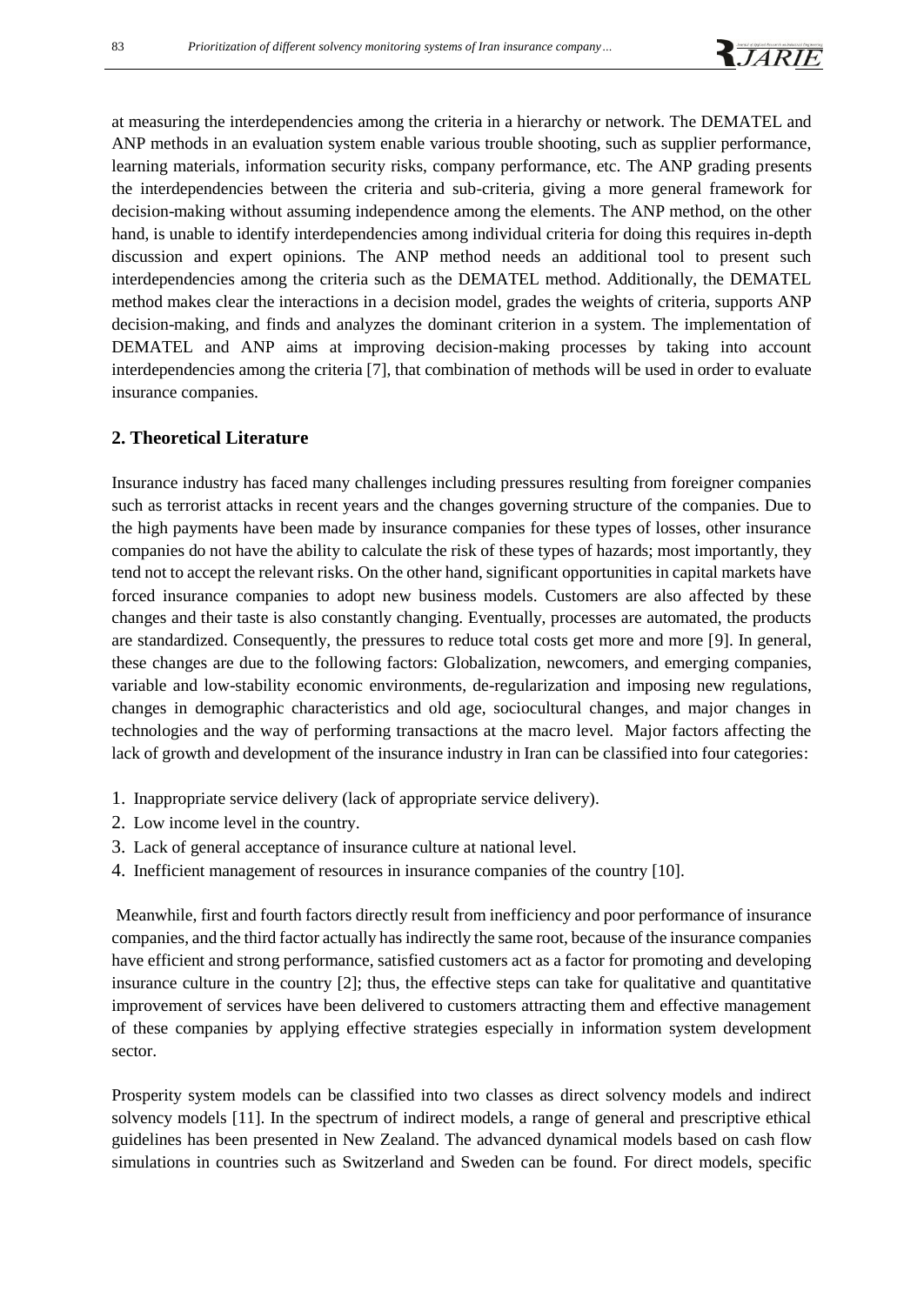models are based on financial ratios to monitor the solvency of insurance companies. The examples of such models include IRIS, FAST, HHM and EWIS model [12]. Although all solvency evaluation models and systems ultimately provide the minimum cost, their methodologies to achieve this stage is different. As observed in Table 1, there is a distinction between factor models, dynamic models, and combined models in this framework and each of them has their own sub-categories.

| <b>Introduced</b> |              | $\alpha$ . The contract matrix with the interfect models to assess the empowerment $\alpha$ . |                     |                                       |
|-------------------|--------------|-----------------------------------------------------------------------------------------------|---------------------|---------------------------------------|
| Date              | Bv           | <b>Model Sample</b>                                                                           | <b>System Types</b> |                                       |
| 2001              | New Zealand  | New Zealand Insurance<br>Law                                                                  | No Model            |                                       |
| 2004              | Europe Union | Prosperity                                                                                    | Non risk-based      |                                       |
| 1973              | Australia    | Australia Insurance Law                                                                       | (fixed ratio)       |                                       |
| 2001              | Australia    | General insurance<br>modification law                                                         |                     | Static factor systems                 |
| 1994              | <b>USA</b>   | Risk-based capital                                                                            | Risk-based          |                                       |
| 1996              | Japan        | Prosperity margin standard                                                                    |                     |                                       |
| 1994              | NAIC (USA)   | <b>FAST</b>                                                                                   |                     |                                       |
| 2002              | Germany      | <b>Stress Testing</b>                                                                         |                     |                                       |
| 2006              | Netherlands  | Financial evaluation<br>framework                                                             | Scenario-based      | Dynamic systems based on<br>cash flow |
| 1999              | Cummins and  | Cash flow simulation                                                                          |                     |                                       |
|                   | Griss        | model                                                                                         | Principle-base      |                                       |
| 2004              | Schmeiser    | Cash flow based model                                                                         |                     |                                       |
| 2004              | England      | Proprietary capital<br>assessment                                                             | Combined systems    |                                       |
| 2006              | <b>Swiss</b> | Swiss solvency test                                                                           |                     |                                       |
| 2011              | <b>Swiss</b> | Market solvency test                                                                          | Scenario-based      | Dynamic systems based on<br>cash flow |
| 2017              | <b>USA</b>   | Cyber insurance solvency                                                                      | Combined systems    |                                       |
| 2017              | Sweden       | Cyber insurance solvency                                                                      |                     |                                       |
| 2017              | Germany      | Insurance market power                                                                        | Risk-based          | Static factor systems                 |
| 2017              | Europe Union | Insurance demand severity                                                                     | Regression model    |                                       |
| 2018              | Fung et al   | China Solvency System                                                                         | Risk-based          |                                       |

**Table 1.** Overall framework for indirect models to assess the empowerment [11].

According to this classification, the first group of systems does not necessitate any specific level of the capital, thus, there is no model for solvency assessment. An example of such a system can be observed in New Zealand, which only insurers are asked to match to the insurance fair code. According to this code, the insurer should act ethically, pursue fair value accounting standards, and publish annually the ranks, which are taken from reputed and international institutes such as A. M. Best, S & P, and FICH scales. The second group of models utilizes static factor methodologies and are classified into two groups: simple factor (fixed ratio and non-risk-based and risk-based factor). EU solvency system or pre 2001 system in Australia are examples of simple factor system [12]. USA risk-based capital standards that were developed in 1994 referred to as the most famous example of risk-based factor systems. However, the third group of models is required to use dynamic systems based on cash flow, which is classified into two classes. The first class, i.e. scenario models, analyzes impacts of the worst possible scenario (such as shock in stock exchange or payment for natural disasters) on the solvency of insurance companies. The simplest example of such system is stress testing, which was developed by Germany supervisory organization in 2002. The second class of models, which is known as principle-centered cash flow-based models, adopts a more general approach. In this approach, some assumptions about the future economic situation and insurer reactions to them are utilized in order to stimulate probable financial status over the time.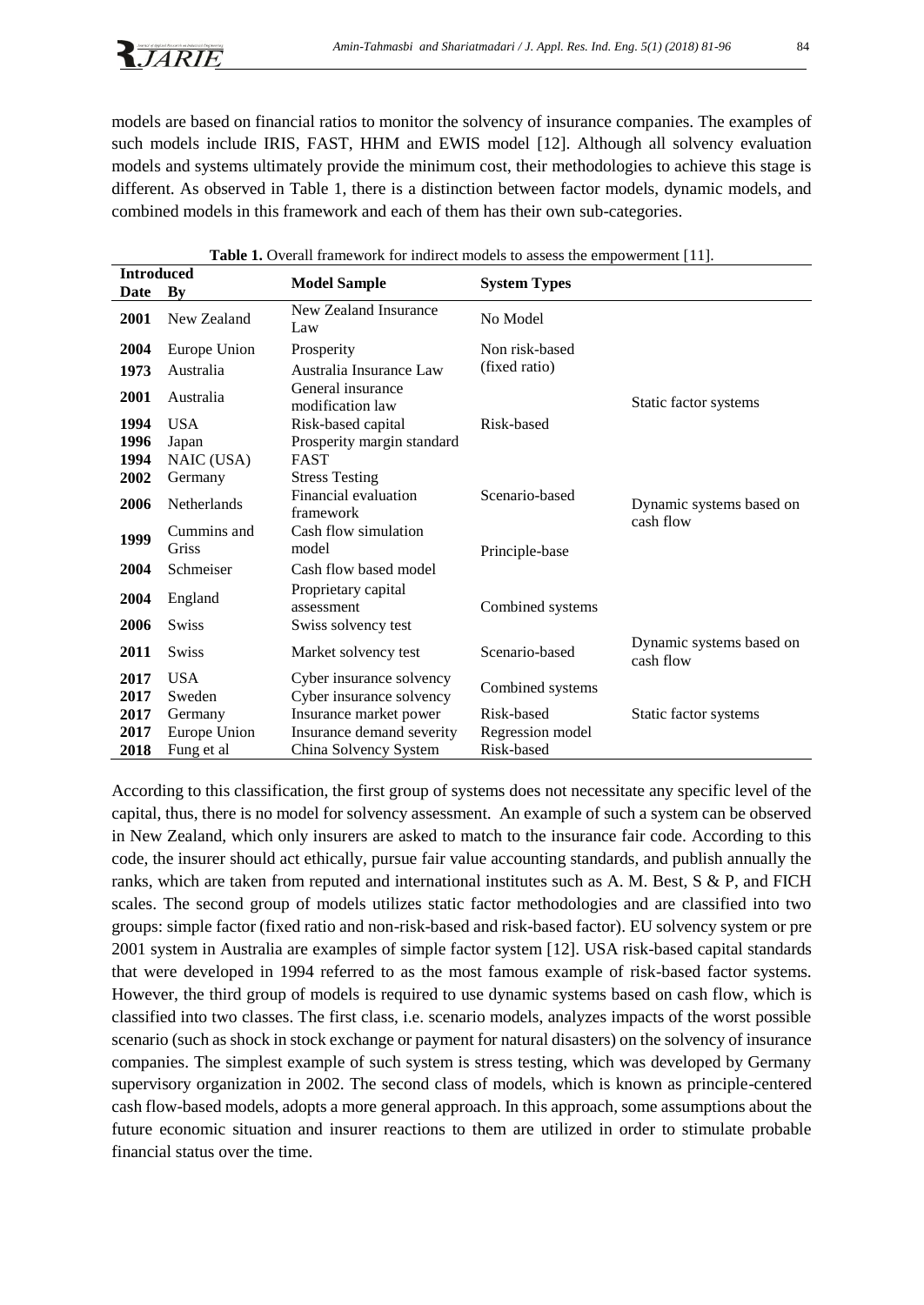

The fourth group, i.e. combined models, is a combination of scenario-centered cash flow-based models and risk-based factor systems or principle-centered models. Example of such combined systems can be observed in Swiss known as Swiss solvency test. In addition, the solvency project is being currently implemented in EU is also among the combined model group [11]. The national association of insurance agents developed a risk-based monitoring system called risk-based capital for life and health insurers, and it extended for public insurers (non-life insurance) in 1993. Four risk groups are identified in this model and are used in it: Asset risk, credit risk, insurance risk, and business risk. These four risk groups are common in both life and non-life insurances. However, additional risks can be considered in each insurance branch, in addition to these four risk groups [6]. It should be noted that RBC formula in this system is designed in such a way that can impose a minimum legal level of risk-based capital, and this system aims at accounting all risks, which are imposed on the insurance company, whether from the asset or from balance sheet debt [11]. There are five results for RBC calculations that allowed control level specified through comparison of total adjusted capital with Risk-Based Capital (RBC). The necessary level of risk-based capital is annually calculated. There are corrective measures depending on the reported risk-based capital level, which are applied if necessary [12].

#### *2.1 Swiss Solvency Test*

This system is a supervisory tool of lawmaker body in Swiss for improving the process of identifying risks that encounter by an insurance company. In fact, this system includes a random modeling and scenario making process for market risk, insurance risk, and credit risk. Computational elements of this system include a criterion known as capital under risk and a criterion known as target capital. The first criterion means economic capital level available, and the second one measures the risk. The time perspective has been considered for this system is one year [6].

#### *2.2 EU Solvency System*

Solvency system was approved in 2011 in the European parliament and it has been implemented since 2012. This system aims at ensuring the financial health of insurance companies at the worst conditions in order to support insurers and financial markets as well as formation of unit insurance market with identical regulations. The main feature of solvency is that it considers all different types of risk and takes into account both balance sheet debt and assets [12].

The main features of the Solvency Guideline are considering two levels of capital requirements, namely the minimum capital requirement and the requirement for wealth solvency. There are three pillars for the system to calculations of: The permissibility of using internal models by insurance companies, the greatest possible compatibility between financial sector with insurance, and ultimately similar to Basel II system for banking supervision, there are three pillars for the system. These three pillars are quantitative requirements, qualitative requirements and market order [11].

The authors [13] investigate how regulatory changes influence the role of risk management in insurance companies, more specifically the impact which Pillar II of Solvency Assessment and Management (SAM) may have on risk management in a South African insurance company. They showed that the priority criteria for action were leadership, quality of service, service strategy, and organizational structure. Oskooii and Albonaiemi [14] identified 39 damages in central insurance, the main of which are as follows: Mismatch between individual and organizational interests, lack of definition for service quality in the view of customers, lack of promotion of love and interest to the customer in the organization, lack of mutual relationship between processes, etc. Rejda [12] studied the perception of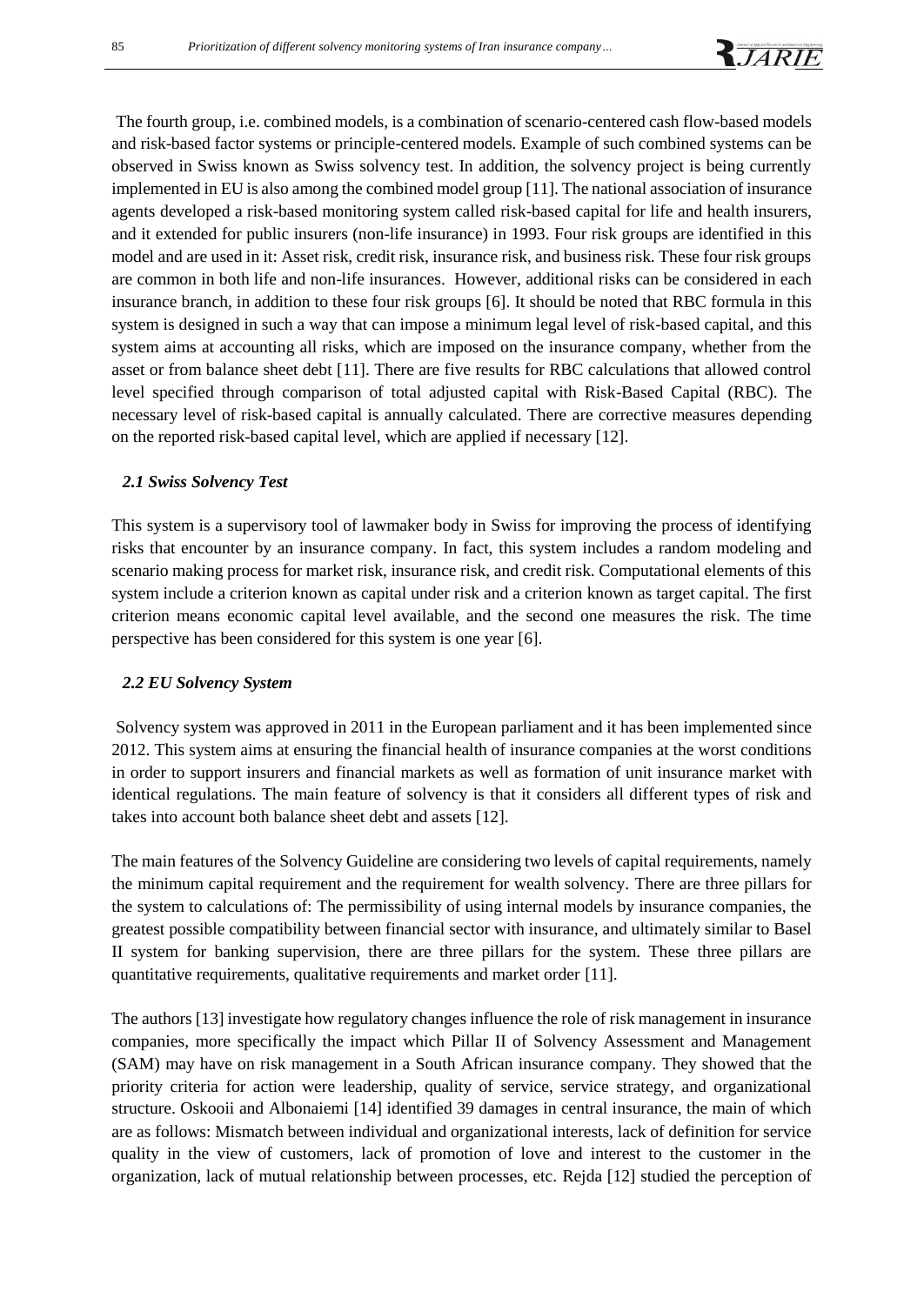managers of service sector about the future of customer services. This research suggested that those service organizations which focus on the roles and capabilities of the customer service staff in meeting customer needs and supporting them through active service leadership would be successful in the future. The work [15] entitled 'The Baldrige education criteria for performance excellence framework' tested causal relationships in educational performance excellence and Baldrige award experimentally. Their findings indicated that the leadership is the drive for all elements of Baldrige system, namely measurement, analysis and management of knowledge, strategic planning, focus on faculty and student and focus on the market [16].

Fung et al. [17] identified the main features of the China Risk-Oriented Solvency System (C-ROSS) and compared its rules and standards with those of the Risk-Based Capital (RBC) system in the United States, the Solvency II system in the European Union, and the Swiss Solvency Test (SST) in Switzerland. They analyzed C-ROSS according to 11 criteria and found that the system scores are substantially better than those of RBC and more or less as good as those of the Solvency II or SST systems.

# **3. Methodology**

This is an applied research in terms of purpose, and it is descriptive - analytical research in terms of data collection method. Research statistical population included staff of Iran Insurance Co. with the minimum educational degree of Ph.D. and 15 years of working experience ( $n = 45$ ). Since research and statistical population are limited, the census is used, and the whole population are sampled. The following is the review of literature and identification of factors in pairwise matrices (pairwise matrices are questionnaires specific for comparative methods such as analytic network process); the questionnaires are provided and are given to the statistical population. The validity of a questionnaire is measured using expert ideas, and the reliability is measured by inconsistency rate. The inconsistency rate was 0.0033 and since this value is less than 0.1, the questionnaire is reliable. Table 2 shows the indexes and options identified from the reviewed literature. After collecting the data, the indexes are evaluated and are weighed using the network analysis software, and the model and problem configuration are made and are ranked using DEMATEL software.

| <b>Table 2.</b> Indices monitoring the empowerment [11]. |                                                             |  |
|----------------------------------------------------------|-------------------------------------------------------------|--|
| <b>Index</b>                                             | <b>Alternative</b>                                          |  |
|                                                          | Risk sensitivity                                            |  |
|                                                          | Computational formula calibration                           |  |
| <b>Computational quantitative aspects</b>                | Focus on market (economic) value                            |  |
|                                                          | Simplicity of computational formula                         |  |
|                                                          | Flexibility over time                                       |  |
| <b>Flexibility</b>                                       | Focus on highest bankruptcy cost                            |  |
|                                                          | Taking systematic risk and financial crises into account    |  |
|                                                          | Providing appropriate incentives                            |  |
| <b>Qualitative aspects</b>                               | Avoiding inappropriate reporting                            |  |
|                                                          | Taking management risk into account                         |  |
|                                                          | Strengthening insurer risk management and market regulation |  |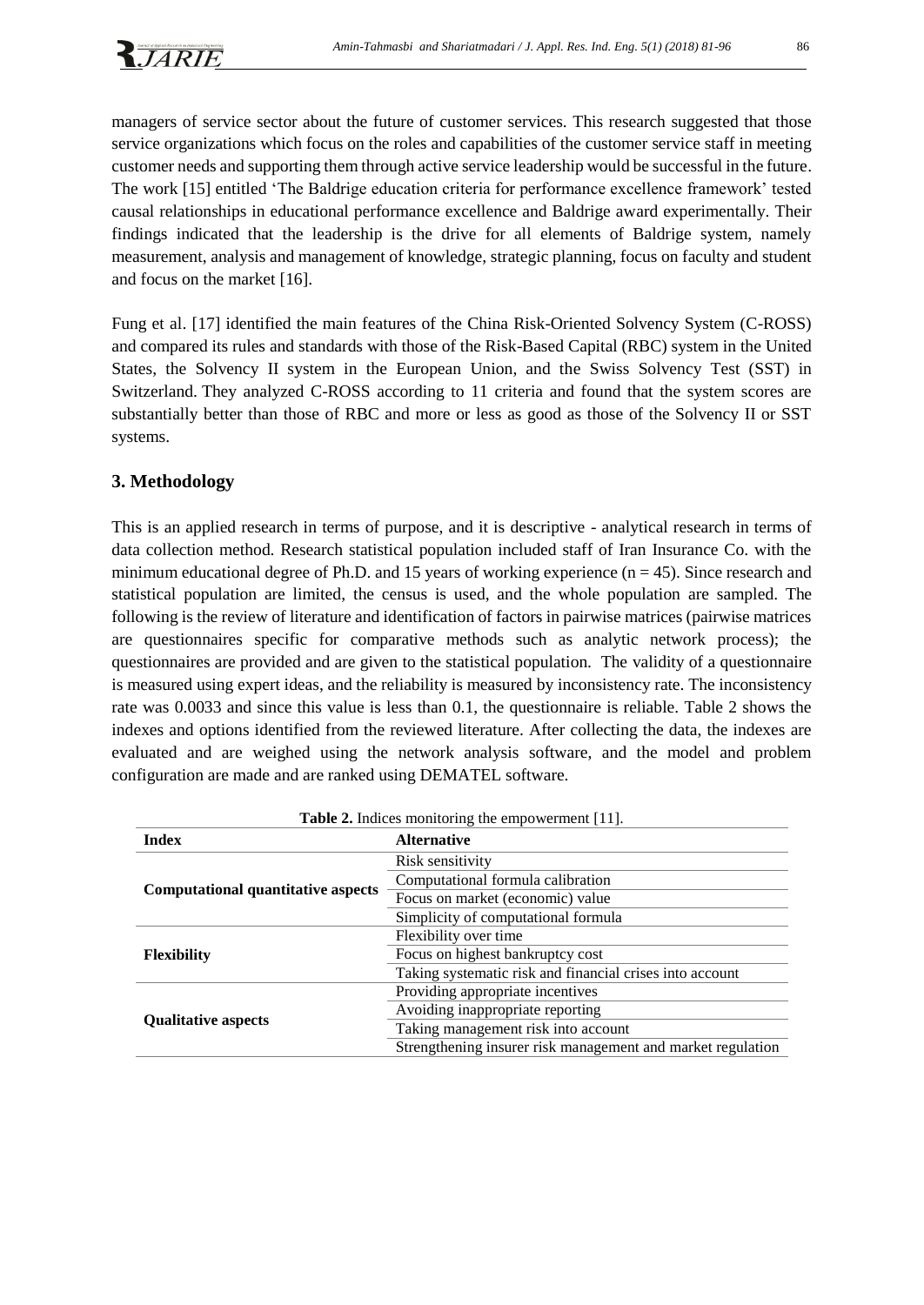

#### *3.1 Analytic Network process (ANP)*

The analytic network process can be used for decision-making problems that are more complicated than the analytic hierarchy process. Analytic network process is composed of two parts: The first part is a network of criteria and sub-criteria that constitutes trading within the studied system, and the second part is a network of interactions between elements and clusters. A cluster is a set of related elements within a network or subnet. All interactions and feedback within the clusters called 'internal dependency', and interactions and feedback between clusters called 'external dependency.' The inner and outer dependency is the best tool that decision-makers can take and consider influence and interactions between clusters and elements in relation to a particular element. In this case, a pairwise comparison involves all combinations of element/cluster relationships in a systematic manner. The analytic network process uses the same scales (9-1) as the analytic hierarchy process. The combined results are obtained after implementing all pairwise comparisons and finally combined results are combined so that the result is achieved, which is a set of priorities [18]. The current research aims at using multi-index decision-making model and decision-makers will be able to obtain their preferences regarding indexes as numerical weights.



**Fig. 1.** The difference between hierarchy structure (linear) and network structure (non-linear).

In ANP method, first, the network structure is formed. Criteria/sub-criteria and alternatives are defined, then the cluster of elements are determined. The network is formed by basing on the relationship between clusters and within elements in each cluster. Then the pair-wise comparison matrices are formed and the priority vector is obtained. Decision-makers use 1–9 scale while making the pair-wise comparisons. This scale can be seen in Table 3 [18].

| Table 3. Saaty's 1–9 scale. |                        |  |  |
|-----------------------------|------------------------|--|--|
| Intensity of importance     | Definition             |  |  |
|                             | Equal importance       |  |  |
| 3                           | Moderate importance    |  |  |
| $\overline{5}$              | Strong importance      |  |  |
|                             | Very strong importance |  |  |
|                             | Extreme importance     |  |  |
| 2,4,6,8                     | Intermediate values    |  |  |

This pair-wise comparison yields an  $n \times n$  matrix A as follows:<br> $\begin{bmatrix} 1 & a_{12} & \cdots & a_{1n} \end{bmatrix}$ 

$$
A = \begin{bmatrix} a_{ij} \end{bmatrix} = \begin{bmatrix} 1 & a_{12} & \cdots & a_{1n} \\ 1/a_{12} & 1 & \cdots & a_{2n} \\ \vdots & \vdots & \ddots & \vdots \\ 1/a_{1n} & 1/a_{2n} & \cdots & 1 \end{bmatrix}
$$
 (1)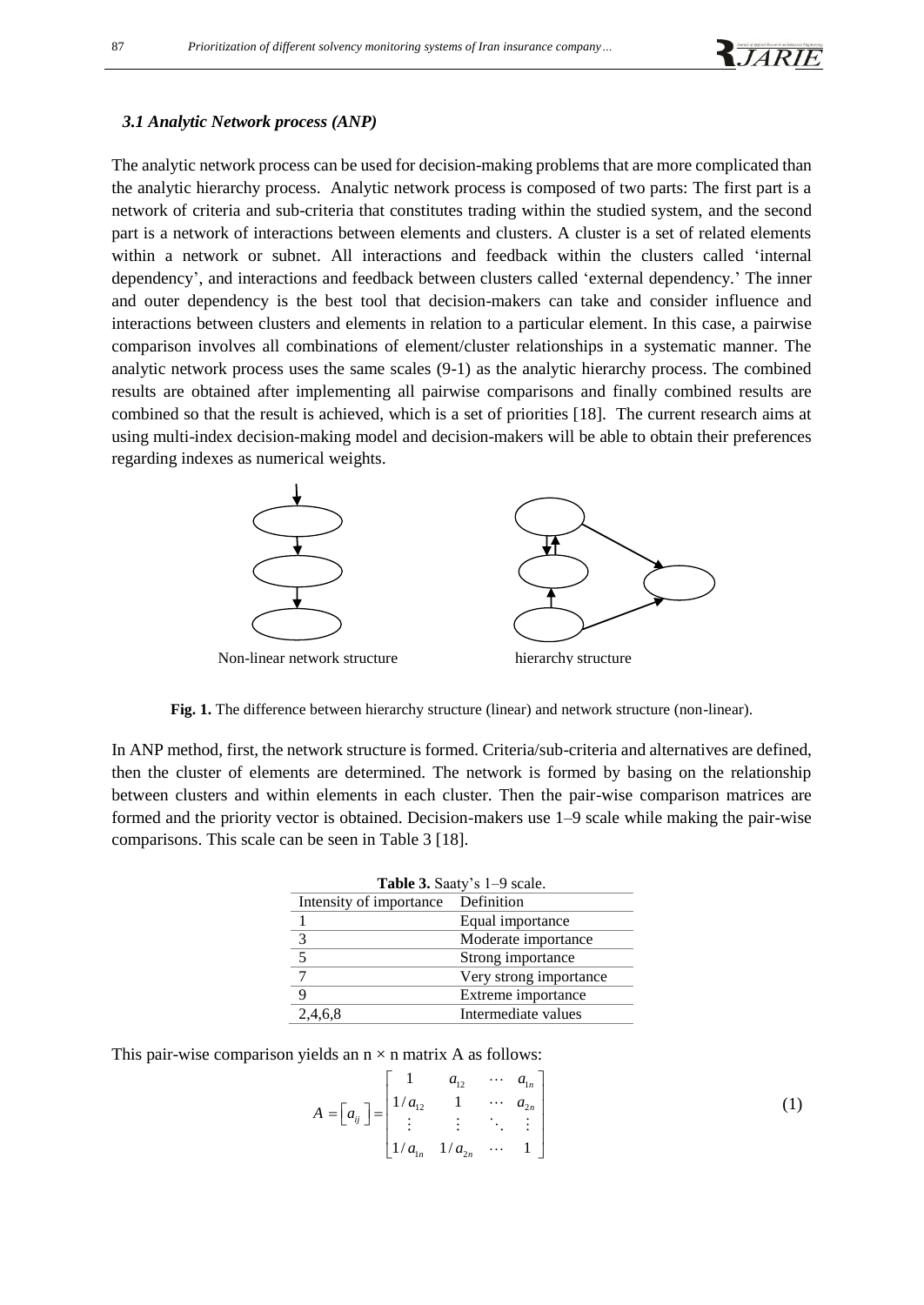In matrix A, the problem becomes one of assigning to the n criteria *C1, C2, …, Cn* and a set of numerical weights *w1, w2, …, wn* that reflect the recorded judgments. If *A* is a consistency matrix, the relations between weights *wi* and judgments *aij* are simply given *by wi/wj = aij (for i, j = 1, 2, …, n)*.

$$
G = C_1 \begin{bmatrix} C_1 & C_2 & \cdots & C_n \\ w_1/w_1 & w_1/w_2 & \cdots & w_1/w_n \\ w_2/w_1 & w_2/w_2 & \cdots & w_2/w_n \\ \vdots & \vdots & \vdots & \ddots & \vdots \\ w_n/w_1 & w_n/w_2 & \cdots & w_n/w_n \end{bmatrix}
$$
 (2)

After that, the unweighted super matrix is formed as is seen in Eq. (3).

|   |                                 |                                        | $C_1$              | $C_1$ $C_1$ |                                                                                                     | $C_{1}$  |
|---|---------------------------------|----------------------------------------|--------------------|-------------|-----------------------------------------------------------------------------------------------------|----------|
|   |                                 | $e_{\scriptscriptstyle 11}$            |                    |             | $e_{11}e_{12}e_{1m1} \quad e_{11}e_{12}e_{1m1} \quad e_{11}e_{12}e_{1m1} \quad e_{11}e_{12}e_{1m1}$ |          |
|   | $C_1$                           |                                        | $(W_{11})$         | $W_{12}$    | $\cdots$ $W_{1n}$                                                                                   |          |
|   |                                 | $e_{12}$                               |                    |             |                                                                                                     |          |
|   |                                 |                                        |                    |             |                                                                                                     |          |
|   |                                 | . $\boldsymbol{e}_{1m1}$<br>. $e_{21}$ |                    |             |                                                                                                     |          |
| W |                                 | $C_{2}e_{22}$                          | $ W_{21} $         | $W_{22}$    | $\ldots$                                                                                            | $W_{2n}$ |
|   | $\epsilon \rightarrow \epsilon$ |                                        |                    |             |                                                                                                     |          |
|   |                                 | $\cdot \quad e_{2m2}$ .                |                    |             |                                                                                                     |          |
|   |                                 |                                        |                    | $\bullet$   |                                                                                                     | $\cdot$  |
|   |                                 | $C_n e_{n1}$                           |                    |             |                                                                                                     |          |
|   |                                 | $e_{n2}$<br>$\bullet$                  | $\big W_{n1}\big $ | $W_{n2}$    | $\cdots$                                                                                            | $W_{m}$  |
|   |                                 | $e_{_{mm}}$                            |                    |             |                                                                                                     |          |

Where *Cn* refers to n<sup>th</sup> set,  $e_{nm}$  refers to m<sup>th</sup> criterion in n<sup>th</sup> set, and *Wij* refers to eigenvector of criteria impact in j<sup>th</sup> set compared to i<sup>th</sup> set. In addition, if j<sup>th</sup> set has no impact on i<sup>th</sup> set, thus *Wij*= [0].

The unweighted super matrix's columns contain the priorities derived from the pair-wise comparisons of the elements. In an unweighted super matrix, its columns may not be column stochastic. To obtain a stochastic matrix, i.e. each column sums to 1, the blocks of the unweighted super matrix should be multiplied by the corresponding cluster priority [19]. Step 4: After the weighted super matrix is obtained, it can be raised to limiting powers to calculate the overall priority weights. The best alternative is selected according to this limit matrix. The importance weights of alternatives and criteria are determined and the highest importance weight shows the best alternative [20].

#### *3.2 DEMATEL Method*

**R**JARIE

The DEMATEL method delineates the relations between various perspectives and helps the understanding of complex performance-related problems. It is the relation among the criteria acquired by the DEMATEL method that will be used to grade each criterion. The DEMATEL method is originated from the Geneva Research Centre of the Battelle Memorial Institute [25]. It is practical and useful for visualizing the structure of complicated causal relationships with matrices or digraphs. The matrices or digraphs portray a contextual relation between the elements of the system, in which a numeral represents the strength of influence. Hence, the DEMATEL method can convert the relationship between the causes and effects of criteria into an intelligible structural model of the system [19]. The essentials of DEMATEL method suppose that a system contains a set of criteria (*C1, C2, …,*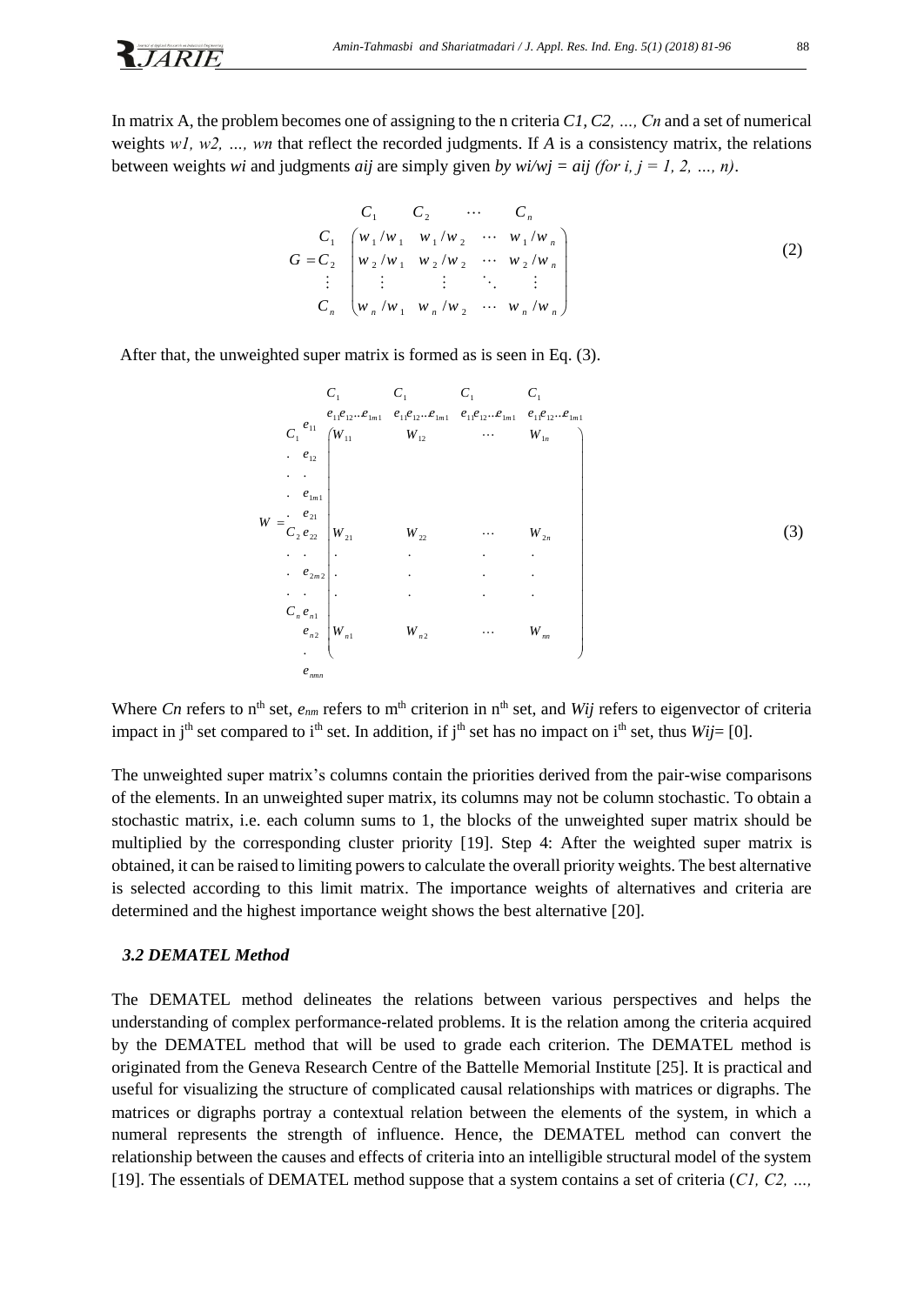*Cn*) and the particular pair-wise relations are determined for modeling with respect to a mathematical relation. The solving steps are as follows [19]:

The direct relation matrix  $(Z)$  is generated. The pair-wise comparison scale that decision-makers use and for the evaluating the criteria may be designated as five levels as has been shown in Table 4. The direct relation matrix is constructed by basing on the degrees of relative impacts derived from the pairwise comparisons. In Eq. (4), the direct relation matrix Z is shown. In this matrix, *zij* denotes the degree of impacts of criterion *i* on the *j* criterion. Accordingly, all main diagonal elements *zij* of matrix Z are set to be zero [20].

| Score                       | Definition          |
|-----------------------------|---------------------|
| $\mathbf{\Omega}$           | No influence        |
|                             |                     |
|                             | Low influence       |
| $\mathcal{D}_{\mathcal{L}}$ | Medium influence    |
| 3                           | High influence      |
|                             | Very high influence |
|                             |                     |

$$
z = \begin{bmatrix} z_{11} & z_{12} & \dots & z_{1n} \\ z_{21} & z_{22} & \dots & z_{2n} \\ \vdots & \vdots & \vdots & \vdots \\ z_{n1} & z_{n2} & \dots & z_{nn} \end{bmatrix}
$$
 (4)

The direct relation matrix Z is normalized through Eq. (5) and the normalized direct relation matrix X is obtained.<br>  $\begin{bmatrix} 1 & 1 & 1 \end{bmatrix}$  is in 1.2, and  $\begin{bmatrix} 0 & 0 \end{bmatrix}$ is obtained.

d.  
\n
$$
X = sZ
$$
,  $s = \min \left[ \frac{1}{\max_{i} \sum_{j=1}^{n} |z_{ij}|}, \frac{1}{\max_{j} \sum_{i=1}^{n} |z_{ij}|} \right]$   $i, j = 1, 2, ..., n$  (5)

After the normalized direct relation matrix X is obtained, the total relation matrix T can be acquired by using Eq.  $(6)$ .

$$
T = X (1 - X)^{-1}
$$
 (6)

The threshold value is determined and the network relation map is obtained. Decision-makers must set a threshold value to filter out some significant influences in matrix T. Only the criteria whose effect in the matrix T is greater than threshold value must be chosen and is shown in a Network Relation Map (NRM). After setting a threshold value, let  $t_{ij}$  be the elements of the total relation matrix *T* like in Eq. (7), then the sum of rows and columns denoted by *Di* and *Ri* can be obtained through Eq. (8) and (9), respectively.

$$
T = [t_{\bar{x}}]_{n \ast_n} \ i, j = 1, 2, ..., n \tag{7}
$$

$$
D_i = \left[\sum_{i=1}^n t_{i}\right]_{n+1} = [t_i]_{n+1}
$$
\n(8)

$$
R = \left[\sum_{j=1}^{n} t_{\tilde{x}}\right]_{\mathbb{I}^{*n}} = \left[t_{j}\right]_{\mathbb{I}^{*n}} \tag{9}
$$

For instance, *D1* indicates the sum of direct and indirect impacts of the first criterion over other criteria. *R1* indicates the sum of direct and indirect impacts that the first criterion receives from other criteria. Then, *Di + Ri* and *Di − Ri* values are calculated for all criteria. *Di + Ri* represents the strength of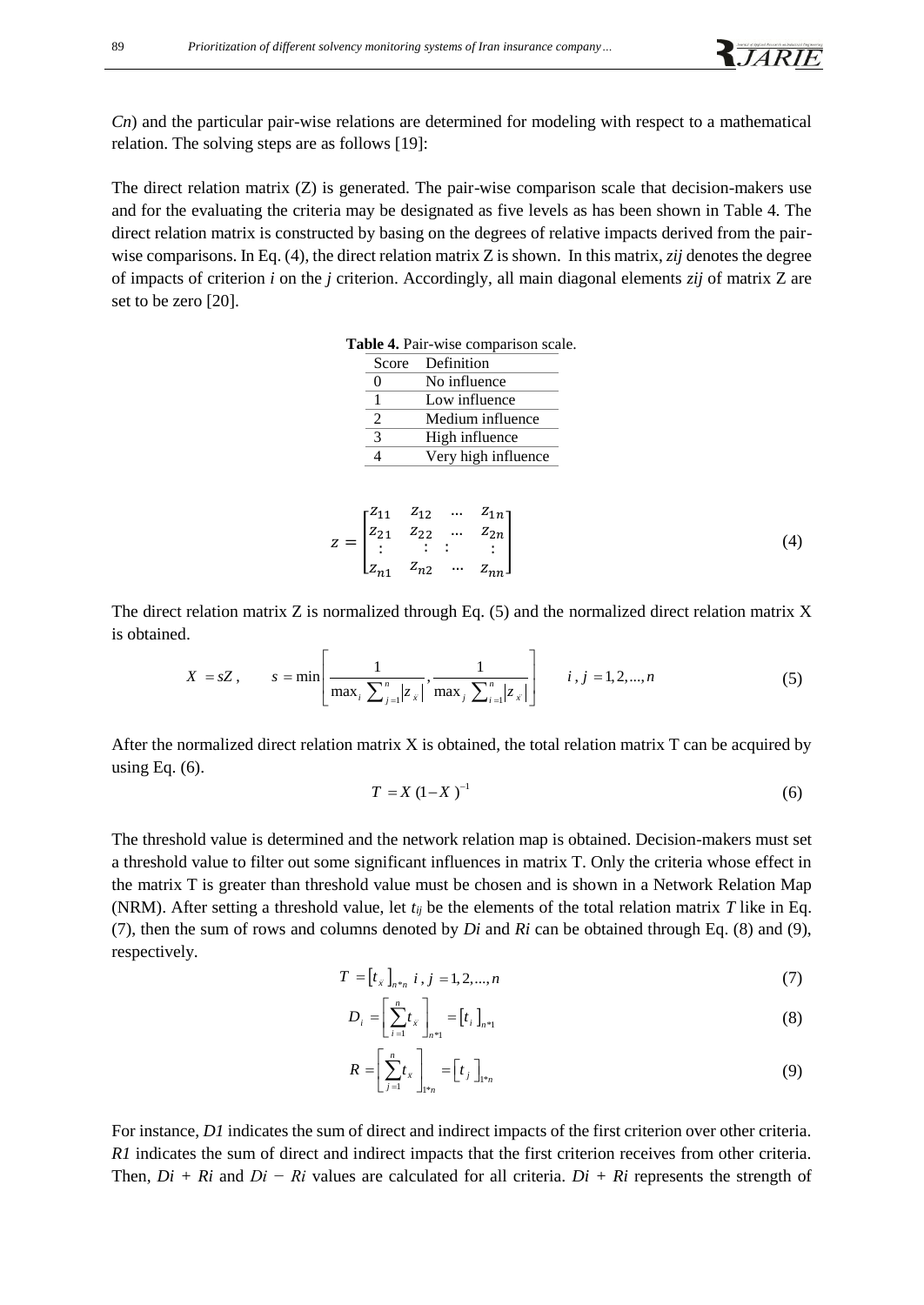relationships between criteria and *Di − Ri* represents the strength of influences among criteria. If *Di − Ri* has a negative value, then the criterion is in effect group and is called net receiver. If *Di − Ri* has a positive value, then the criterion is in cause group and is called net causer. The network relation map can be acquired by mapping the ordered pairs of *Di + Ri* and *Di − Ri*. Hence, the complicated causal relationships between criteria can be visualized into a visible structural model by the impact-digraphmap, which is also able to provide valuable insight for problem solving [22].

#### *3.3 Combined Method*

**Step 1:** Compare the criteria in the whole system to form super-matrix. The main super-matrix of special column vectors can be obtained from the pairwise comparison of criteria matrices. The relative significance value can be determined using the scales 1-9, which indicates the identical significance to high significance. The overall shape of this super matrix can be described as Eq. (3).

**Step 2:** Obtain the super-matrix via multiplication of normalized matrix, which is extracted according to Network Relationship Map (NRM) based on the DEMATEL method. The normalization has been used to extract the balanced super-matrix using the converting sum of each column to the unit (1). In traditional normalization, each criterion in one column is divided by the number of sets so that the sum of each column is exactly equal to the unit. This method denotes the fact that the set has identical weight. However, it is known that the impact of each set on the other sets may be different. Thus, the assumption of identical weight for each set to obtain the balanced super-matrix is not logical. This study uses NRM based on the DEMATEL method for solving this problem. First, DEMATEL method was used to extract NRM. Then matrix of sum effects of T and threshold value was utilized for developing a new matrix. If the value of sets is smaller than the threshold  $\alpha$ , their value in matrix T is considered as zero, which means if their value is smaller than  $\alpha$ , this value is obtained by decision-makers and has a lower impact on other sets. This matrix with alpha cutting is known as alpha cutting effect set, as is shown in Eq. (10).

$$
NRM = T_{\alpha} = \begin{bmatrix} t_{11}^{\alpha} & \cdots & t_{1j}^{\alpha} & \cdots & t_{1n}^{\alpha} \\ \vdots & & \vdots & & \vdots \\ t_{i1}^{\alpha} & \cdots & t_{ij}^{\alpha} & \cdots & t_{in}^{\alpha} \\ \vdots & & \vdots & & \vdots \\ t_{n1}^{\alpha} & \cdots & t_{nj}^{\alpha} & \cdots & t_{nn}^{\alpha} \end{bmatrix} \rightarrow d_{i} = \sum_{j=1}^{n} t_{1j}^{\alpha}
$$
(10)

If  $tij<\infty$ , then  $t_{ij\alpha}=0$ , otherwise,  $t_{ij\alpha}=t_{ij}$  and  $t_{ij}$  is present in *T* effect sum matrix. It is needed that the alpha cutting effect matrix must be normalized by division by following formula. Thus, it is possible to normalized alpha cutting effect matrix and show it by *Ts.*

$$
T_{s} = \begin{bmatrix} t_{11}^{\alpha} / d_{1} & \cdots & t_{1j}^{\alpha} / d_{1} & \cdots & t_{1n}^{\alpha} / d_{1} \\ \vdots & \vdots & & \vdots \\ t_{11}^{\alpha} / d_{i} & \cdots & t_{ij}^{\alpha} / d_{i} & \cdots & t_{ij}^{\alpha} / d_{i} \\ \vdots & & \vdots & & \vdots \\ t_{n1}^{\alpha} / d_{n} & \cdots & t_{nj}^{\alpha} / d_{n} & \cdots & t_{nn}^{\alpha} / d_{n} \end{bmatrix} = \begin{bmatrix} t_{11}^{s} & \cdots & t_{1j}^{s} & \cdots & t_{1n}^{s} \\ \vdots & \vdots & & \vdots \\ t_{i1}^{s} & \cdots & t_{ij}^{s} & \cdots & t_{in}^{s} \\ \vdots & & \vdots & & \vdots \\ t_{n1}^{s} & \cdots & t_{nj}^{s} & \cdots & t_{nn}^{s} \end{bmatrix}
$$
(11)

This study uses alpha cutting effect matrix, which is normalized (hereinafter referred to as the 'Normalized Matrix'), and by the imbalanced super-matrix, the *W<sup>w</sup>* balanced super-matrix would be possible to be calculated.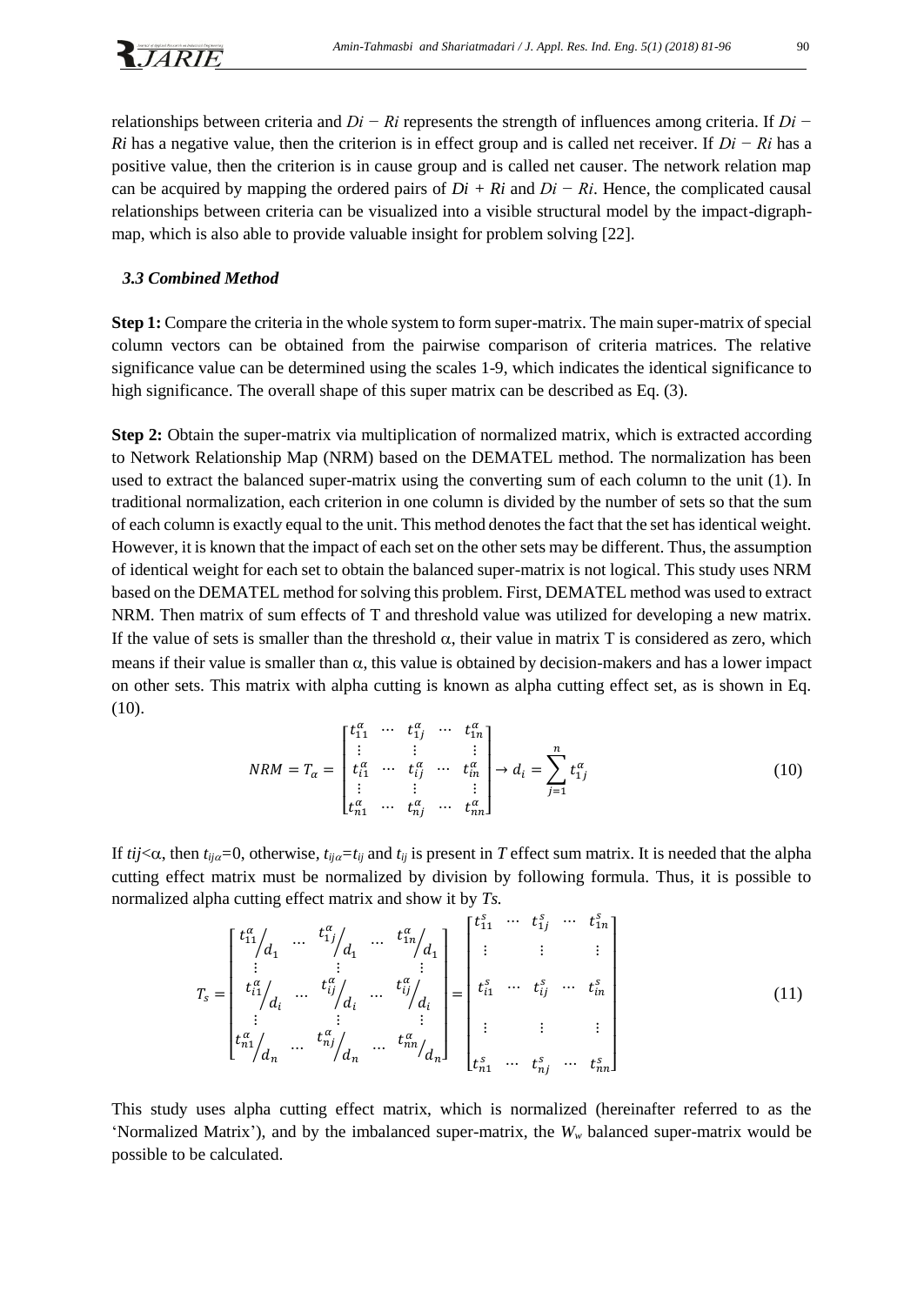$$
W_{w} = \begin{bmatrix} t_{11}^{s} \times W_{11} & t_{21}^{s} \times W_{12} & \cdots & \cdots & t_{n1}^{s} \times W_{1n} \\ t_{12}^{s} \times W_{21} & t_{22}^{s} \times W_{22} & \cdots & \cdots & \vdots \\ \vdots & \cdots & t_{j}^{s} \times W_{ij} & \cdots & t_{ni}^{s} \times W_{in} \\ \vdots & \vdots & \vdots & \vdots \\ t_{1n}^{s} \times W_{n1} & t_{2n}^{s} \times W_{n2} & \cdots & \cdots & t_{nn}^{s} \times W_{nn} \end{bmatrix}
$$
(12)

**Step 3:** Limit the balanced super-matrix by exponentiation of k, which is sufficiently large such as Eq. (13), so that the super-matrix is convergent and provides a constant super-matrix in the long run to obtain general vectors of prioritization or weights.

$$
\lim_{k \to \infty} W_w^k = \left\{ W^1, W^2, W^3 \right\} \tag{13}
$$

**R**JARIE

If the limiting super-matrix is not only one (more than one), so that there is N super-matrices, the mean values are obtained by summing N super-matrices and dividing by N.

#### **4. Data Analysis and Discussions**

### *4.1 Problem Configuration and Modeling*

In the first step, the proposed model has been drawn in super decisions software (Fig. 2), which is as follows.



**Fig. 2.** Research conceptual model.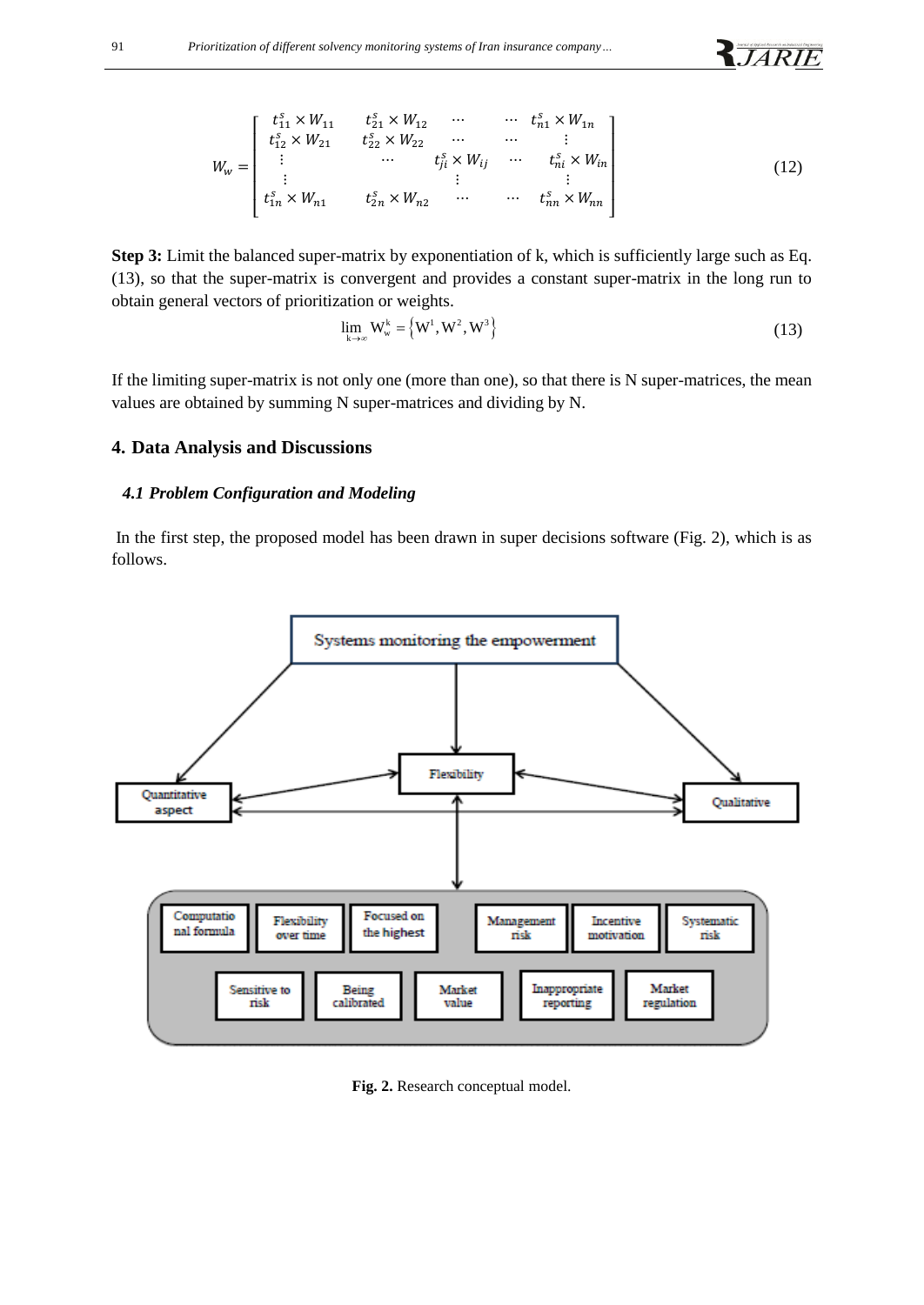# *4.2 Calculation of inconsistency rate of comparative matrices and weight vectors*

Following the drawing model in software, the accumulated expert data are entered into the software. According to the results obtained from the software, inconsistency index for pairwise comparisons is below 0.1. If inconsistency rate is smaller or equal to 0.1, there is consistency in pairwise comparisons. For example, as is observed, inconsistency rate is shown for comparing criteria and alternatives. As is observed in Fig. 3, since the inconsistency rate is below 0.1 (0.0536), thus, the reliability of the questionnaire is approved and there is consistency in pairwise comparisons. In this step, the final matrix is obtained by exponentiation and convergence of the balanced super-matrix. This matrix is developed from the balanced super-matrix in exponent 42. As is indicated in the final output in Fig. 4, the quantitative computational index i has the highest impact and the qualitative index has the least effect.



**Fig. 3.** Inconsistency rate for comparing criteria and alternatives.

|                         | $\Sigma$<br>Super Decisions Main Window: Unnamed file 0: Prior |   |                     |   |  |  |
|-------------------------|----------------------------------------------------------------|---|---------------------|---|--|--|
|                         | Here are the priorities.                                       |   |                     |   |  |  |
| No Icon                 | 0.270150<br>1.00000                                            | ⌒ |                     |   |  |  |
| No Icon <br>Flexibility |                                                                |   | 0.165139<br>1.00000 |   |  |  |
| lNo Iconl               | <b>Oualitative aspects</b>                                     |   | 0.115107<br>1.00000 | ◡ |  |  |
| Okay                    | Copy Values                                                    |   |                     |   |  |  |

**Fig. 4.** Priorities index.

In order to prioritize the different systems for monitoring solvency of Iran Insurance Company by using the DEMATEL, the following steps are taken:

| <b>Table 5.</b> Step 1. creating direct relationship matrix.                             |  |  |  |     |  |
|------------------------------------------------------------------------------------------|--|--|--|-----|--|
| Quantitative computational<br>Qualitative<br>Flexibility<br>Matrix<br>aspects<br>aspects |  |  |  |     |  |
| Quantitative computational<br>aspects                                                    |  |  |  | 3.8 |  |
| Flexibility                                                                              |  |  |  |     |  |
| Qualitative aspects                                                                      |  |  |  |     |  |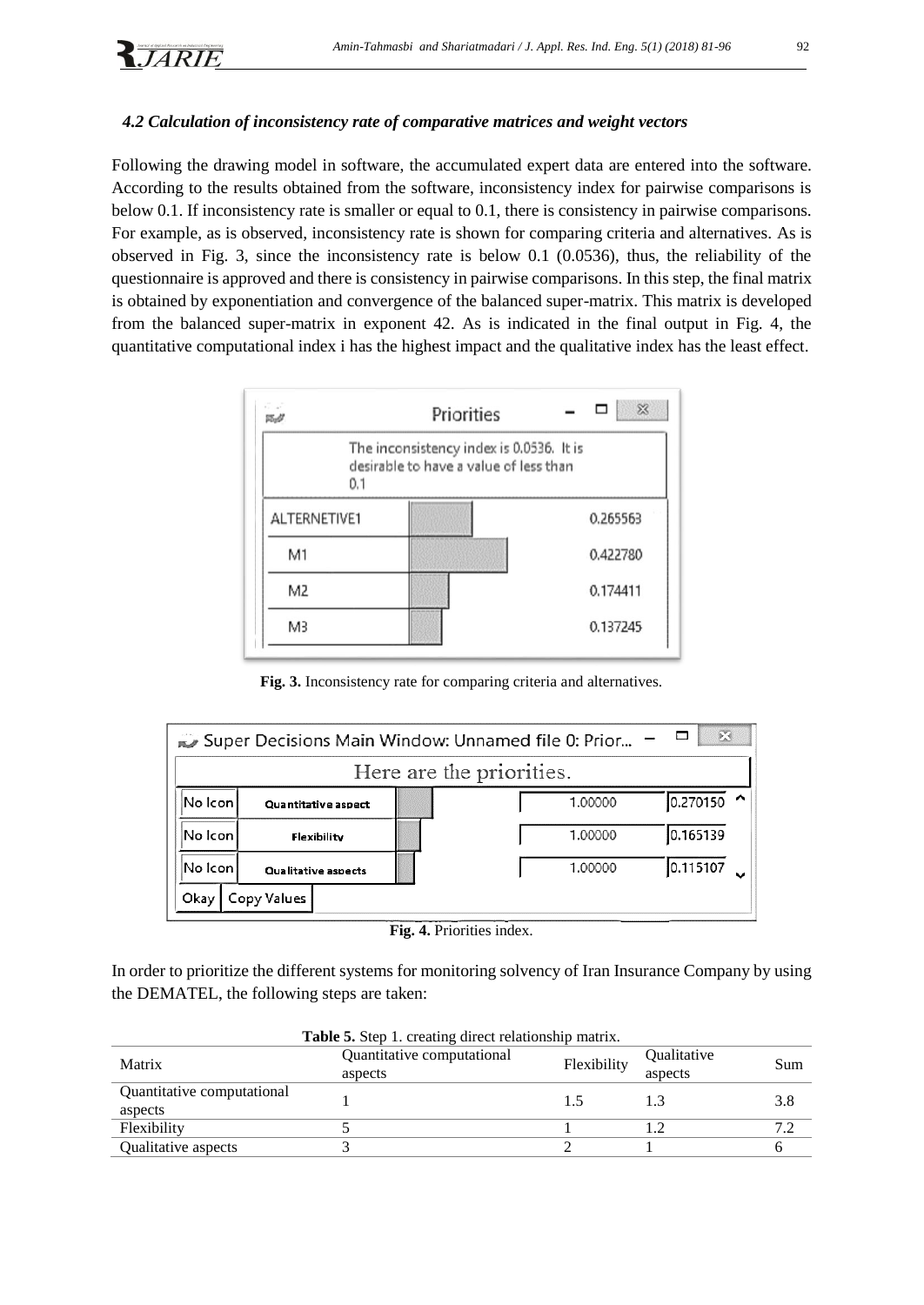Based on the points specified in the last column, the flexibility has a higher score than other variables.

| <b>Table 0.</b> Profinanzation of relative strength of uncerticiationships. |                                   |        |                                 |  |  |
|-----------------------------------------------------------------------------|-----------------------------------|--------|---------------------------------|--|--|
| Normal matrix (M)                                                           | <i><u><b>Ouantitative</b></u></i> |        | Flexibility Qualitative aspects |  |  |
|                                                                             | Computational aspects             |        |                                 |  |  |
| Quantitative computational aspects                                          | 0.1389                            | 0.2083 | 0.1806                          |  |  |
| Flexibility                                                                 | 0.6944                            | 0.1389 | 0.1677                          |  |  |
| Qualitative aspects                                                         | 0.4167                            | 0.2778 | 0.1389                          |  |  |

**Table 6.** Normalization or relative strength of direct relationships.

In this step, alpha is multiplied by direct relationship matrix.

| <b>Table 7.</b> Possible strength (invert) matrix. |                            |        |                                 |  |  |
|----------------------------------------------------|----------------------------|--------|---------------------------------|--|--|
| Invert matrix                                      | Quantitative computational |        | Flexibility Qualitative aspects |  |  |
|                                                    | aspects                    |        |                                 |  |  |
| Quantitative computational aspects                 | 1.9312                     | 0.6377 | 0.5283                          |  |  |
| Flexibility                                        | 1.854                      | 1.8508 | 0.747                           |  |  |
| Qualitative aspects                                | 1.5325                     | 0.9056 | 1.6579                          |  |  |

This step is the calculation of the possible strength matrix from direct and indirect relationships, which is obtained as invert I-M.

| <b>Table 8.</b> Total relationships or direct and indirect relationship strength matrix. |                                          |             |                        |        |  |  |
|------------------------------------------------------------------------------------------|------------------------------------------|-------------|------------------------|--------|--|--|
| Total relationships matrix                                                               | Quantitative<br>computational<br>aspects | Flexibility | Qualitative<br>aspects | Sum    |  |  |
| Quantitative computational aspects                                                       | 0.9312                                   | 0.6377      | 0.5283                 | 2.0972 |  |  |
| Flexibility                                                                              | 1.854                                    | 0.8508      | 0.747                  | 3.4518 |  |  |
| Qualitative aspects                                                                      | 1.5325                                   | 0.9056      | 0.6579                 | 3.096  |  |  |
| Column (J)                                                                               | 4.3177                                   | 2.394       | 1.9332                 |        |  |  |

According to the results of the last column, the highest score is 3.4518, which is related to flexibility, and the lowest score is 2.0972 related to the quantitative computational aspects. This step is the calculation of the relative strength matrix from direct and indirect relationships (total relationships), which is obtained as invert M (I-M).

| <b>Table 9.</b> Indirect relationships strength matrix. |                                       |        |                                 |  |  |  |
|---------------------------------------------------------|---------------------------------------|--------|---------------------------------|--|--|--|
| Direct relationships strength matrix                    | Quantitative computational<br>aspects |        | Flexibility Qualitative aspects |  |  |  |
| Quantitative computational aspects                      | 0.7923                                | 0.4293 | 0.3478                          |  |  |  |
| Flexibility                                             | 1.1596                                | 0.7119 | 0.5803                          |  |  |  |
| Qualitative aspects                                     | 1.1158                                | 0.6278 | 0.519                           |  |  |  |

This step is the calculation of the relative strength matrix from indirect, which is obtained as invert M^2(I-M). Based on the numbers obtained from the table above, the flexibility has the highest score.

| <b>Table 10. Results.</b>          |              |  |                             |         |  |  |
|------------------------------------|--------------|--|-----------------------------|---------|--|--|
| Result                             |              |  | $R+J$                       | $R - I$ |  |  |
| Quantitative computational aspects | 3.4518 2.394 |  | 5.8458                      | 1.0578  |  |  |
| Flexibility                        | 3.096        |  | 1.9332 5.0292 1.1628        |         |  |  |
| Qualitative aspects                |              |  | 2.0972 4.3177 6.4149 2.2205 |         |  |  |

Based on the numbers obtained from the column  $R+J$ , the qualitative aspects have the highest impact and based on the numbers obtained from column *R-J*, the qualitative computational aspects have the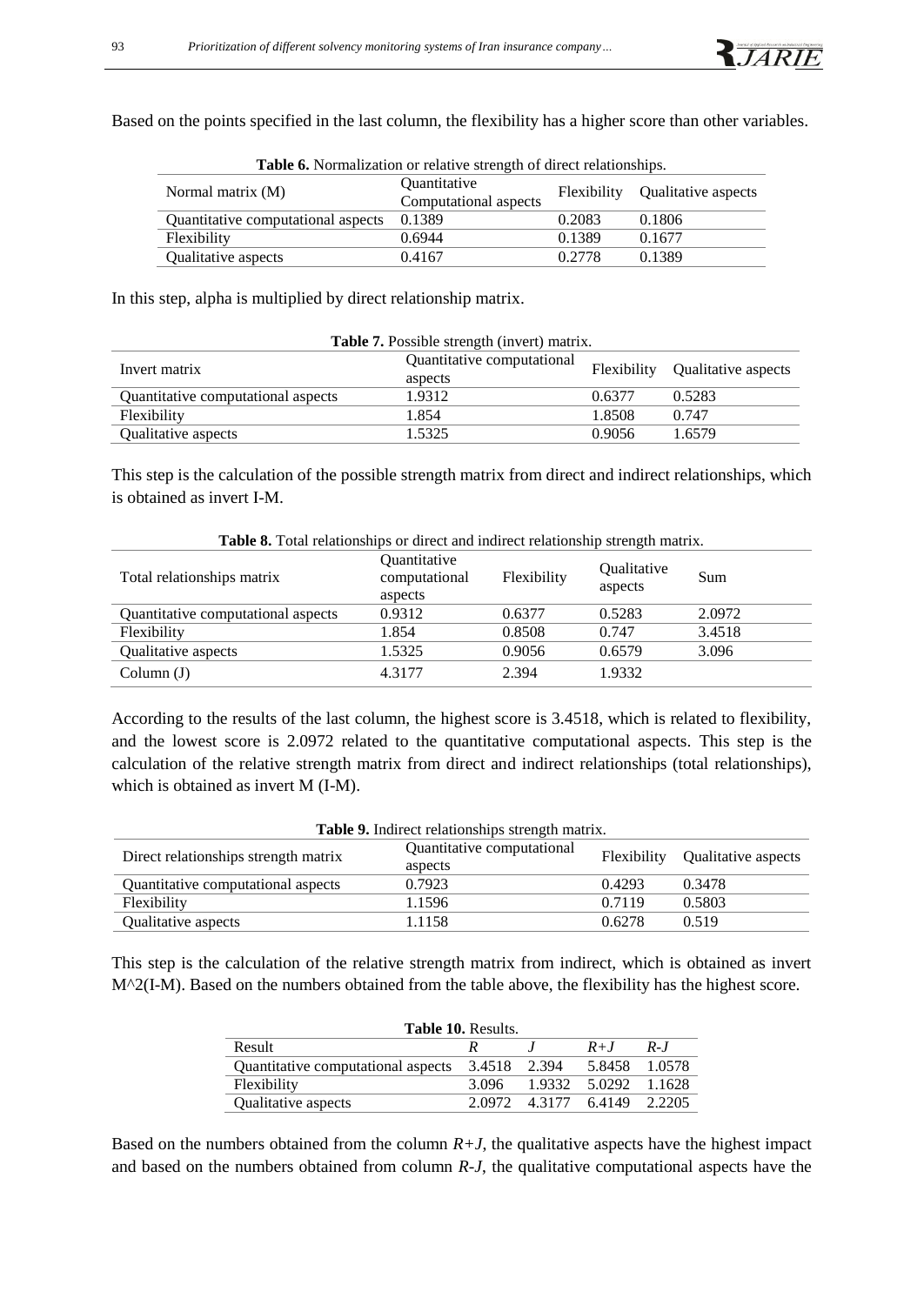least effect. According to the results and outputs of the DEMATEL software, the priority of aspects includes as follows: Quantitative computational aspects, flexibility, quantitative aspects. Following table gives the ranking of index alternatives.

| <b>Alternative</b>                                          | <b>Score</b> | Rank |
|-------------------------------------------------------------|--------------|------|
| <b>Risk sensitivity</b>                                     | 0.991        |      |
| <b>Computational formula calibration</b>                    | 0.813        | 3    |
| Focus on market (economic) value                            | 0.945        | 2    |
| Simplicity of computational formula                         | 0.731        | 4    |
| <b>Flexibility over time</b>                                | 0.044        | 11   |
| Focus on highest bankruptcy cost                            | 0.180        | 10   |
| Taking systematic risk and financial crises into account    | 0.445        |      |
| Providing appropriate incentives                            | 0.567        |      |
| Avoiding inappropriate reporting                            | 0.379        | 9    |
| Taking management risk into account                         | 0.480        | 6    |
| Strengthening insurer risk management and market regulation | 0.430        | 8    |

| Table 11. Index alternatives ranking. |  |
|---------------------------------------|--|
|---------------------------------------|--|

According to the results, the highest score is 0.991, which is related to the risk sensitivity alternative and the lowest score is 0.044 related to the flexibility over time alternative. Among alternatives of the quantitative computational index, the priorities include as follows: Risk sensitivity, computational formula calibration, focus on market (economic) value, the simplicity of computational formula. Among alternatives of flexibility index, the priorities include as follows: Flexibility over time, focus on highest bankruptcy cost, taking the systematic risk and financial crises into account. Among alternatives of qualitative aspects index, the priorities include as follows: appropriate incentives, avoiding inappropriate reporting, taking management risk into account, and strengthening insurer risk management and market regulation. According to the results and outputs of the DEMATEL software, the priority of aspects included as follows: Quantitative computational aspects, flexibility, quantitative aspects.

# **5. Conclusion**

Iran's system is based on the risk and factor, which considers four groups of risk including insurance risk, market risk, credit risk, and cash flow risk. The main objection to this system is that it does not distinguish the difference between life insurance and non-life insurance; in other words, it does not propose a separate formula for calculating risk-adjusted capital for each one. There are also five levels for monitoring solvency levels consistent with the American RBC Solvency System, but the limits are set differently and less than the US system, which increases the potential to make false decisions and judgments about the financial solvency of the insurance company. According to the results, the highest score is 0.99 q, which is related to the risk sensitivity alternative and the lowest score is 0.044 related to the flexibility over time alternative. Among alternatives of the quantitative computational index, the priorities include as follows: Risk sensitivity, computational formula calibration, focus on market (economic) value, the simplicity of computational formula [21]. Among the alternatives of flexibility index, the flexibility over time has the highest priority, focus on the highest bankruptcy cost was in the second priority and considering the financial crises was in the next priority. Among the alternatives of qualitative aspects, the appropriate incentives have the highest priority, avoiding the inappropriate reporting was in the second priority and considering the management risk and strengthening the insurer risk management and market regulation was in the next priority. According to the outputs of results of the DEMATEL software, the computational quantitative aspects are in the first priority, and then there are the flexibility and quantitative aspects.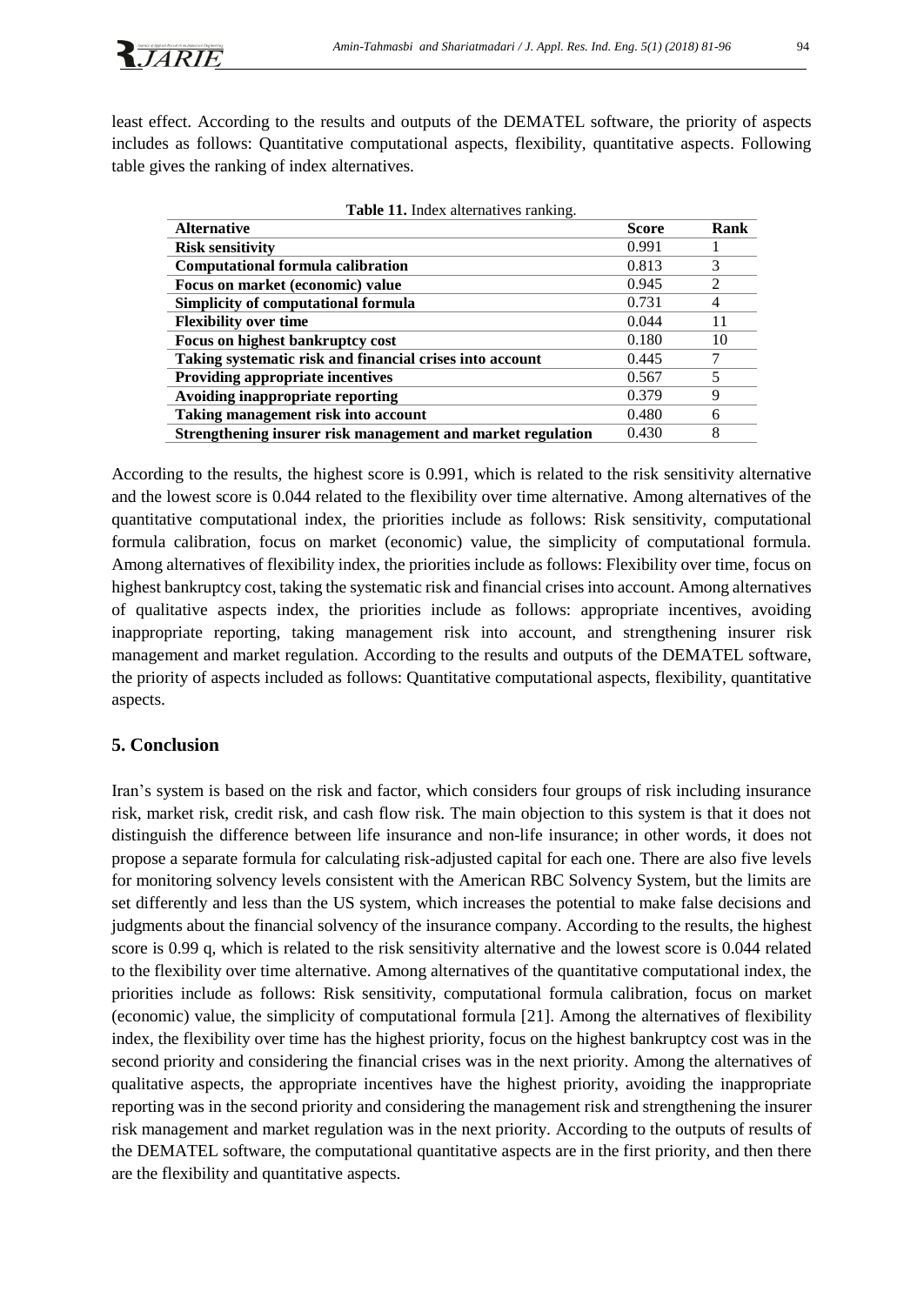In line with the research findings, following recommendations were made:

- Holding the creativity workshops to provide incentives for employees and educate the appropriate reporting method as well as strengthen insurers' risk management and the market regulation.
- It suggested to the Iran Insurance Co. managers to take steps to smooth the staff's tasks, the systematic risk taking and the financial crises.
- It suggested to the Iran Insurance Co. managers to take steps to smooth the staff's tasks, the systematic risk taking and the financial crises.

### **References**

- [1] Ramezanian, M. R., & Nouralizadeh, H.R. (2015). *Organizational excellence, European Excellence Model EFQM Quality Management*. Productivity and Human Resources, Ahar Publishing, First Edition, Institute of Studies, Tehran.
- [2] Dimitriades, Z. S. (2007). The influence of service climate and job involvement on customer-oriented organizational citizenship behavior in Greek service organizations: a survey. *Employee relations*, *29*(5), 469- 491.
- [3] Mazaheri, M., Shahin, A., & Shirouyehzad, H. (2015). Proposing an approach for ranking manufacturing companies based on knowledge management process using fuzzy TOPSIS with a case study on the excellent brands of Isfahan province. *International journal of process management and benchmarking*, *5*(2), 133-155.
- [4] Watt, R., & Vázquez, F. J. (2017). An analysis of insurance demand in the newsboy problem. *European journal of operational research*, *259*(3), 1064-1072.
- [5] Hashemy, S. H., Yousefi, M., Soodi, S., & Omidi, B. (2016). Explaining human resource empowerment pattern and organizational excellence among employees of emergency of Guilan's University hospitals. *Procedia-social and behavioral sciences*, *230*, 6-13.
- [6] Schmeiser, H. (2004). New Risk‐Based Capital Standards in the European Union: A Proposal Based on Empirical Data. *Risk management and insurance review*, *7*(1), 41-52.
- [7] Rolita, L., Surarso, B., & Gernowo, R. (2018). The Decision Making Trial and Evaluation Laboratory (Dematel) and Analytic Network Process (ANP) for Safety Management System Evaluation Performance. *E3S web of conferences*, 12006. EDP Sciences.
- [8] Martín-Castilla, J. I., & Rodríguez-Ruiz, Ó. (2008). EFQM model: knowledge governance and competitive advantage. *Journal of intellectual capital*, *9*(1), 133-156.
- [9] Aydin, S., Özer, G., & Arasil, Ö. (2005). Customer loyalty and the effect of switching costs as a moderator variable: A case in the Turkish mobile phone market. *Marketing intelligence & planning*, *23*(1), 89-103.
- [10] Angeles Escriba-Moreno, M., & Canet-Giner, M. T. (2006). The combined use of quality management programs and work teams: A comparative analysis of its impact in the organizational structure. *Team performance management: An international journal*, *12*(5/6), 162-181.
- [11] Chen, R., & Wong, K. A. (2004). The determinants of financial health of Asian insurance companies. *Journal of risk and insurance*, *71*(3), 469-499.
- [12] Kao, J. J. (1996). *Jamming: The art and discipline of business creativity*. New York: HarperBusiness
- [13] van Vuuren, L. J., Reyers, M., & Van Schalkwyk, C. H. (2017). Assessing the impact of Solvency Assessment and Management on risk management in South African insurance companies. *Southern African business review*, *21*(1), 129-149.
- [14] Oskooii, N., & Albonaiemi, E. (2017). Measuring the customer satisfaction based on SERVQUAL model (case study: Mellat Bank in Tehran city). *Innovative marketing*, *13*(2), 13-22.
- [15] Abdulla Badri, M., Selim, H., Alshare, K., Grandon, E. E., Younis, H., & Abdulla, M. (2006). The Baldrige education criteria for performance excellence framework: Empirical test and validation. *International journal of quality & reliability management*, *23*(9), 1118-1157.
- [16] Leibold, M., Probst, G. J., & Gibbert, M. (2007). *Strategic management in the knowledge economy: new approaches and business applications*. John Wiley & Sons.
- [17] Fung, D. W., Jou, D., Shao, A. J., & Yeh, J. J. (2018). The China Risk-Oriented Solvency System: A comparative assessment with other risk-based supervisory frameworks. *The Geneva papers on risk and insurance-issues and practice*, *43*(1), 16-36.
- [18] Saaty, T. L. (1994). How to mark a decision: the analytic hierarchy processes? *Interfaces, 4*(6). doi: <https://doi.org/10.1287/inte.24.6.19>